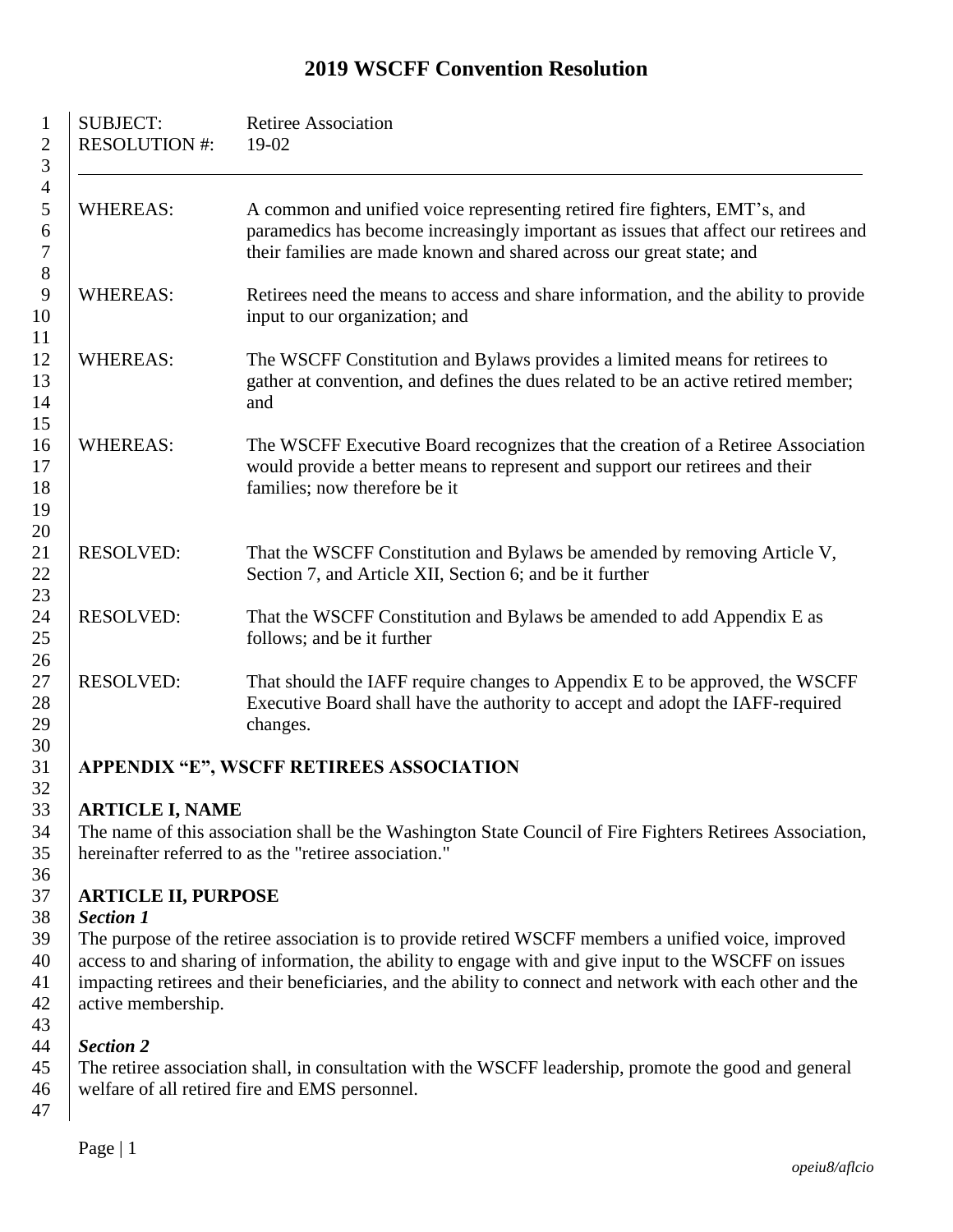# **WSCFF Convention Resolution**

#### **ARTICLE III, MEMBERSHIP**

#### *Section 1*

All retired members of WSCFF affiliate locals shall be eligible for membership in the

4 retiree association. Dues for active retirees shall be established at 25% of the annual per capita, rounded to

the nearest dollar. Active retiree association members may provide input and participate in retiree

association events and retiree association elections

#### *Section 2*

 Former WSCFF members, non-dues-paying retirees, spouses, widows or widowers of retirees shall be given membership as associate members. Associate members will receive communications from the WSCFF.

#### *Section 3*

 Membership in the WSCFF Retiree Association does not convey any membership rights in or of the International Association of Fire Fighters.

## **ARTICLE IV, REPRESENTATION**

#### *Section 1*

 The business of this organization shall be the responsibility and at the direction of the WSCFF Retirees Association Advisory Board (advisory board), which shall be elected by the members of the retiree 20 association. The advisory board shall have the ability to discuss, promote, and advocate for the retiree 21 association. The advisory board may meet up to four (4) times per year. 

#### *Section 2*

 The advisory board shall consist of seven (7) members, including the WSCFF Vice president who will 25 serve as the chair, and six  $(6)$  members at-large.

27 Of the six at-large members, three shall be LEOFF 1 retired members, and three shall be other WSCFF 28 retired members. If a group is unable to fill one of their allotted seats, that seat will then be made available to the other group. 

The six at-large members shall select one member to serve as the vice chair.

#### *Section 3*

Active retiree association members shall be entitled to attend all meetings, seminars, and conventions of

 the WSCFF upon payment of any fees or registrations. The Retiree Association Chair shall submit the names of six (6) members who will represent the retiree association at the WSCFF Convention.

37 At conventions, they shall be allowed to form a Retiree's Advisory Committee provided that at least six (6) retirees are in attendance. Said committee shall have the privilege of submitting advisory resolutions to regular committees.

- 
- Retiree Advisory Committee members shall have the right to speak on retiree resolutions

42 that have been brought to the convention floor. Retiree Advisory Committee members or active retirees 43 shall not participate in any convention votes, unless they are a delegate of their own local. 

# *Section 4*

The initial board shall be appointed by the WSCFF President and Secretary-Treasurer; elections will

begin in 2021.

Page | 2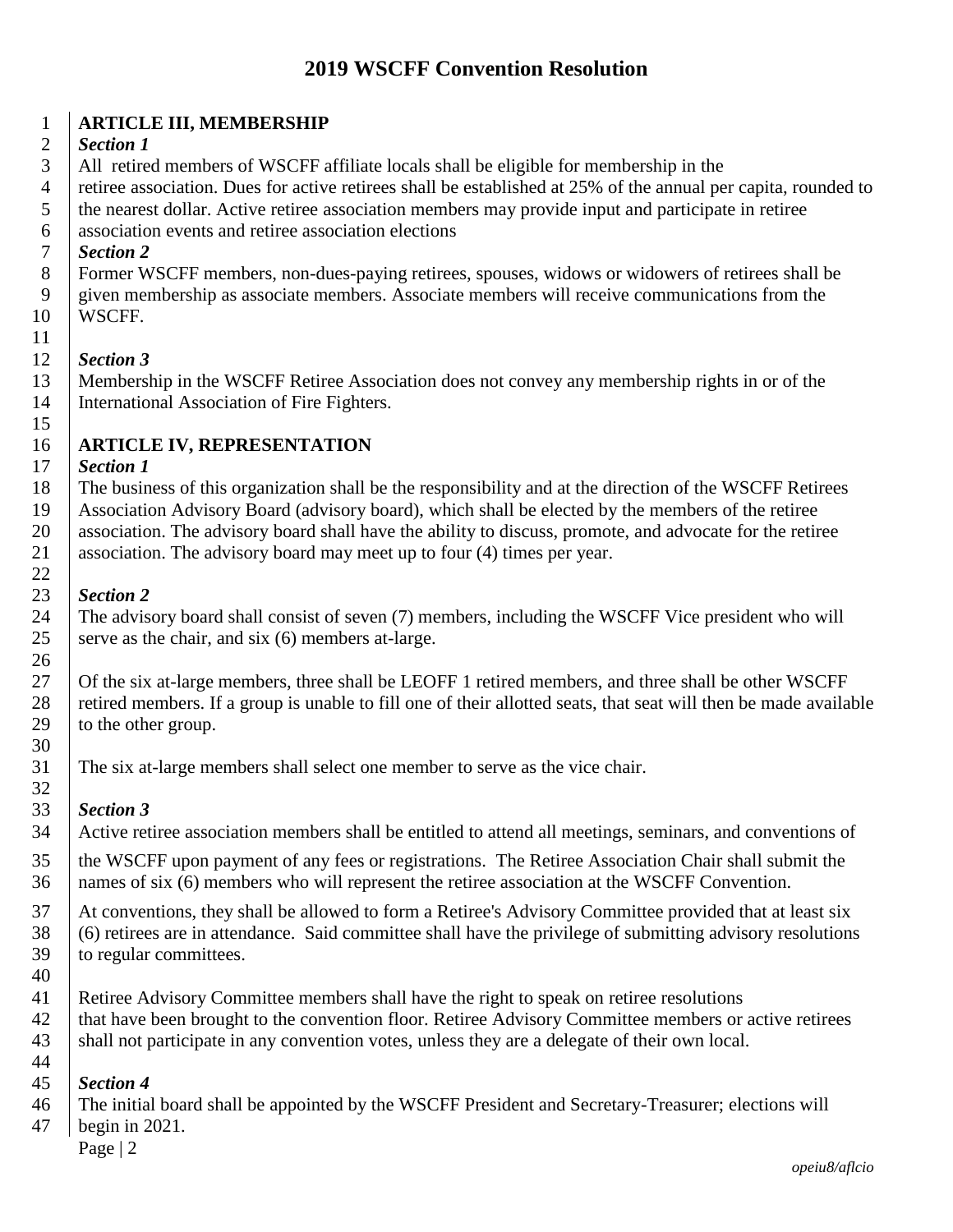# **WSCFF Convention Resolution**

 The advisory board shall be nominated and elected by a majority vote of the membership. Elections will be held via secret ballot.

 Three (3) members-at-large shall be elected on even-numbered years; three (3) members-at-large shall be elected on odd-numbered years. All board members shall serve two-year terms.

The vice chair shall be elected annually from the advisory board.

 Nominations for the advisory board shall be in writing and have the consent of the nominee. Nominations will take place in the month of April. Nominations shall be mailed or emailed to the WSCFF office. After the nomination period closes, confirmed candidates will have their names added to a ballot.

- 13  $\parallel$  A. Elections will be held during the month of May and may be done by mail or electronic voting.
- B. The election time frame will be announced when nominations are open, however the voting period will not be less than two weeks.
- 16 C. The vote count will take place at the WSCFF Office.
- D. Each candidate has the right to appoint a vote count observer.
- E. The votes will be formally announced via email and posted on the WSCFF website.

#### *Section 5*

 Newly elected advisory board members shall assume office at the WSCFF Annual Convention in June of each year.

#### *Section 6*

 Members of the advisory board shall not be financially compensated for their services on the board; however, they will be reimbursed by the WSCFF, for approved expenses incurred while conducting the 27 business of the association.

## *Section 7*

 Vacancies on the advisory board shall be filled by a majority vote of the remaining board members at the next regular or special meeting of the board after the vacancy occurs. The appointee shall serve until the next annual election.

#### *Section 8*

The chair shall preside at all the meetings.

#### *Section 9*

 The vice chair shall preside at all meetings in the absence of the chair and shall perform such other duties as may be assigned by the board or the chair.

#### **ARTICLE V, OFFICERS' POWERS AND DUTIES**

## *Section 1*

The chair of the retiree association shall be the WSCFF Vice President who shall report directly to the

WSCFF President and at times may be requested to provide reports to the WSCFF Executive Board.

- A. The chair shall attend and preside at all meetings of the association.
- B. The chair, in consultation with the WSCFF President, shall interpret all policy matters as set forth by 47 the advisory board and shall be responsible for the administration thereof.